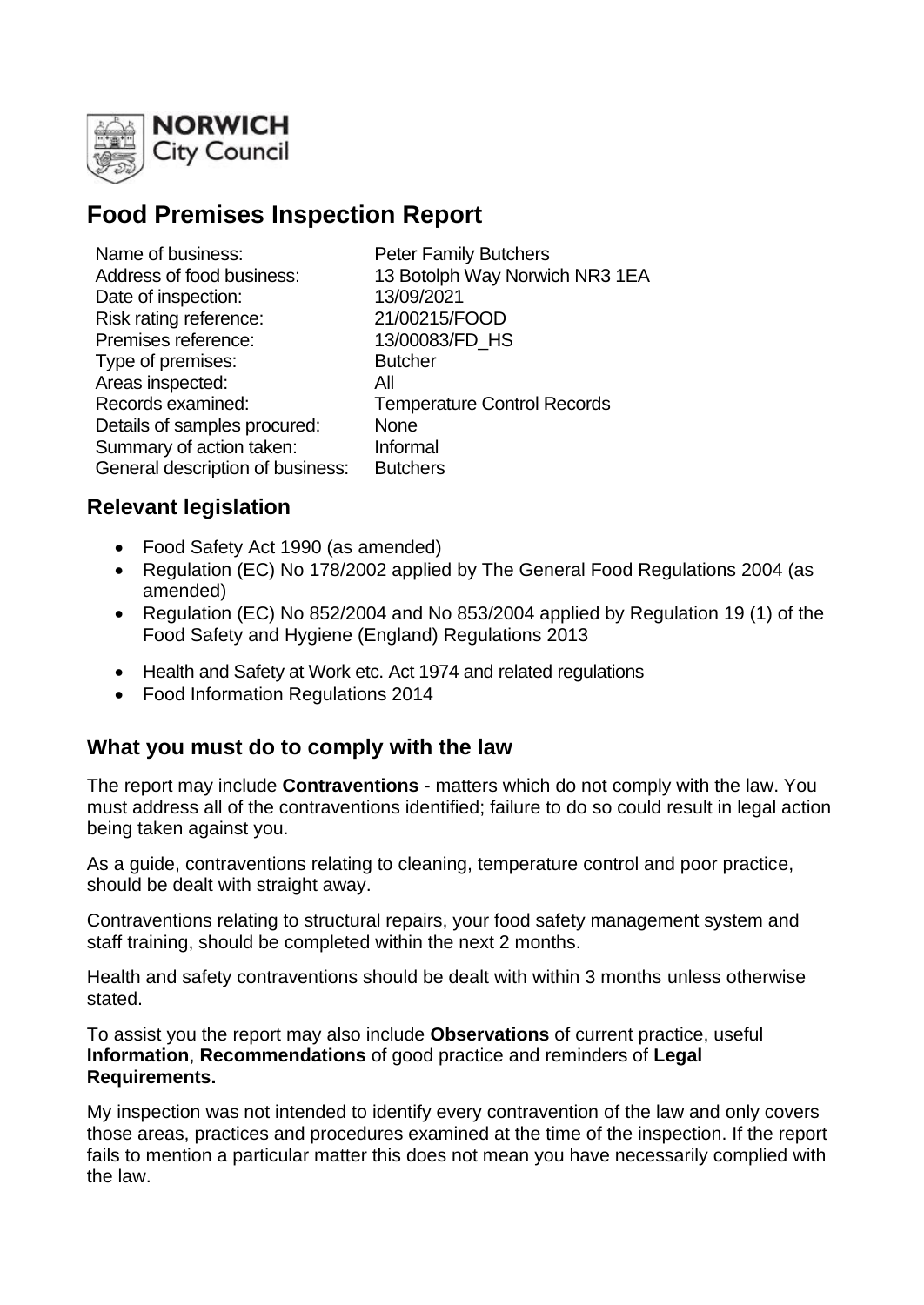# **Food safety**

#### **How we calculate your Food Hygiene Rating:**

The food safety section is divided into three areas which you are scored against for the hygiene rating:

- 1. Food hygiene and safety procedures
- 2. Structural requirements
- 3. Confidence in management/control procedures

Your Food Hygiene Rating is 2 - improvement is necessary



### **1. Food Hygiene and Safety**

Food hygiene standards are generally satisfactory and maintained. There is evidence of some non-compliance with legal requirements. Some lapses are evident however generally you have satisfactory food handling practices and procedures and adequate control measures to prevent cross-contamination are in place. The contraventions require your attention; although not critical to food safety they may become so if not addressed. **(Score 10)**

#### **Contamination risks**

**Contravention:** The following exposed ready-to-eat food and or its packaging to the risk of cross-contamination with foodborne bacteria from raw meat or unwashed fruits and vegetables:

- raw foods ie bacon was being stored directly next to ready-to-eat foods i.e packed ham in the display cabinet
- milk was being stored next to raw meat in the walk-in fridge
- uncovered food i.e goat meat stored in the walk-in freezer

**Legal requirement:** At all stages of production, processing and distribution, food must be protected from any contamination likely to render it unfit for human consumption, injurious to health or contaminated in such a way that it would be unreasonable to expect it to be consumed in that state.

#### **Handwashing**

**Contravention:** The following indicated that hand-washing was not suitably managed:

- no towel to towel dispenser
- there was a dirty nail brush

**Contravention:** the wash-hand basin was not in regular use. Regular hand washing is important for personal cleanliness. Remind all food handlers of the need to wash their hands before starting or returning to work, and specifically:

- After using the toilet;
- After handling rubbish;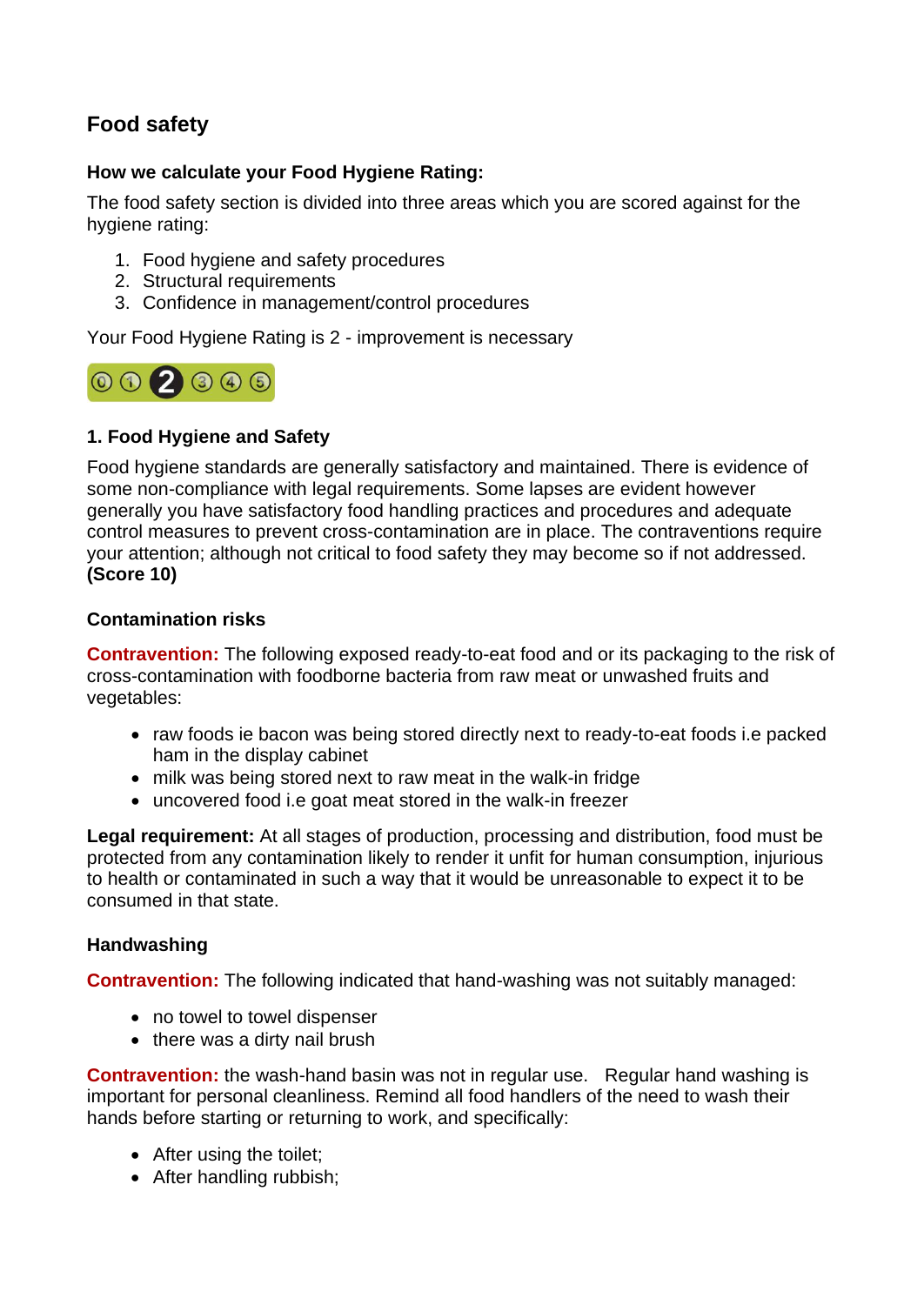- After smoking
- After taking a break:
- After handling raw food

Legal requirement Washbasins must be available, suitably located and designated for cleaning hands. Wash-hand basins must be provided with hot and cold (or mixed) running water. Soap and hand drying facilities must be located nearby.

**Information:** Proper hand-washing is essential to prevent cross-contamination of E.coli 0157 and other harmful bacteria onto food and food contact surfaces. Handwashing should include the following steps:

- wet hands before applying soap
- good hand rubbing technique
- rinsing of hands
- hygienic drying

### **2. Structure and Cleaning**

The structure facilities and standard of cleaning and maintenance are less than satisfactory and you are failing to comply with the law in many respects. Contraventions require your immediate attention as some are critical to food safety. We may revisit your business and if standards have not improved take formal enforcement action. **(Score 15)**

#### **Cleaning of Structure**

**Contravention:** The following items were dirty and require more frequent and thorough cleaning:

- floor/wall junctions
- around equipment feet
- behind and under equipment
- hand contact surfaces such as light switches and door handles
- door architrave to walk-in-freezer
- flooring to walk-in chiller
- pipework to all sinks

**Recommendation:** Housekeeping could be greatly improved. Remove redundant items and equipment from food rooms, tidy away miscellaneous objects into drawers and boxes and keep work surfaces and the floor clear for ease of cleaning and disinfection.

#### **Cleaning of Equipment and Food Contact Surfaces**

**Contravention:** The following items are dirty and must be cleaned:

- fridge and freezer seals
- touch points were dirty (light switches, door handles plugs and sockets etc)
- interior to upright freezer
- handle to upright freezer
- switch to mincer
- mincer
- dead flies were seen to the rear of the vac packer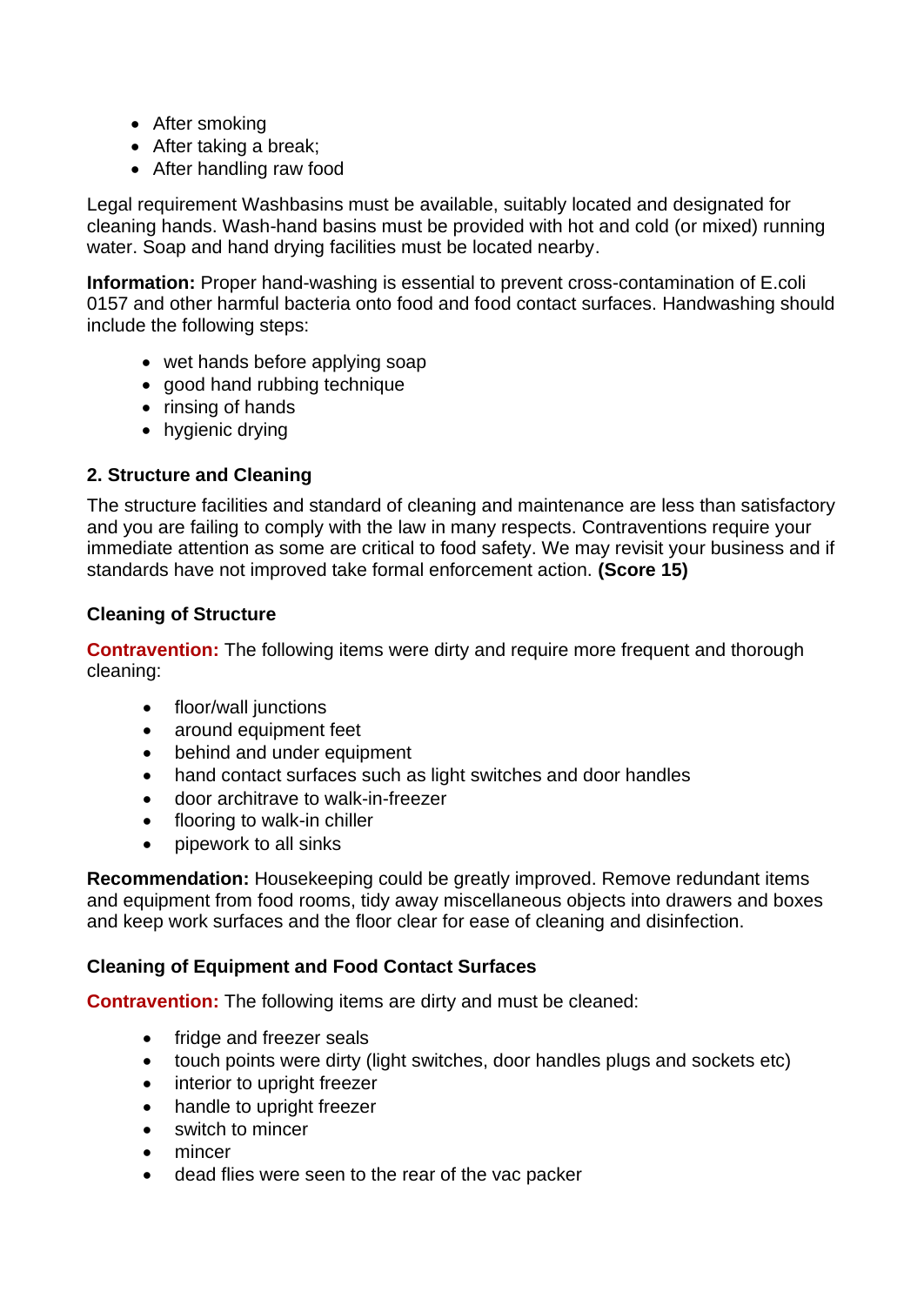- legs and feet to equipment
- wooden slats to equipment
- meat storage containers

#### **Cleaning Chemicals / Materials / Equipment and Methods**

**Contravention** The following evidence demonstrated your cleaning materials, equipment and methods were not sufficient to control the spread of harmful bacteria between surfaces:

• worn green scourer

#### **Maintenance**

**Contravention** The following had not been suitably maintained and must be repaired or replaced:

- handle to upright freezer
- ceiling in main butchers
- door architrave and side to door in the walk-in freezer

#### **Facilities and Structural provision**

**Recommendation:** A plastic diffuser cover is recommended on all fluorescent strip lighting. These can be removed for cleaning and will help contain glass fragments in the event of a breakage

#### **Pest Control**

**Observation:** I was pleased to see that the premises was proofed against the entry of pests and that pest control procedures were in place.

**Recommendation:** Install the Electric Fly Killer in a suitable position away from natural light sources and food and food preparation surfaces and keep it clean

#### **3. Confidence in Management**

There are generally satisfactory food safety controls in place although there is evidence of some non-compliance with the law. The contraventions require your attention; although not critical to food safety they may become so if not addressed. **(Score 10)**

#### **Type of Food Safety Management System Required**

**Contravention:** Your documented Food Safety Management System or Safer Food Better Business pack was not available for inspection. As a consequence you could not demonstrate an effective system for managing food safety hazards.

This document should cover your procedures for vacuum packing as this is a high risk process,

**Contravention:** The following matters are needed in order to demonstrate your Food Safety management system is working as it should: